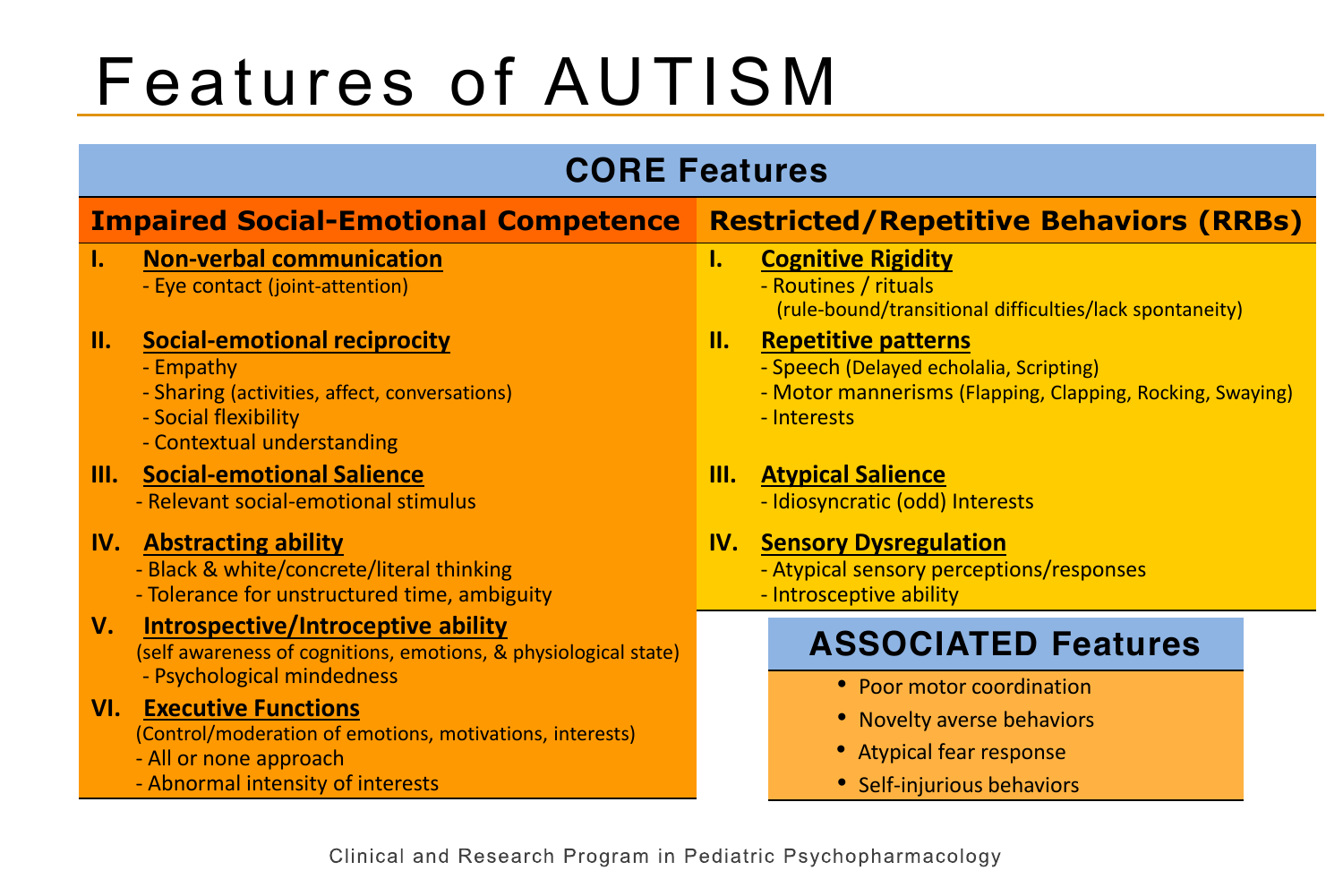# DSM Criteria for Autism



Clinical and Research Program in Pediatric Psychopharmacology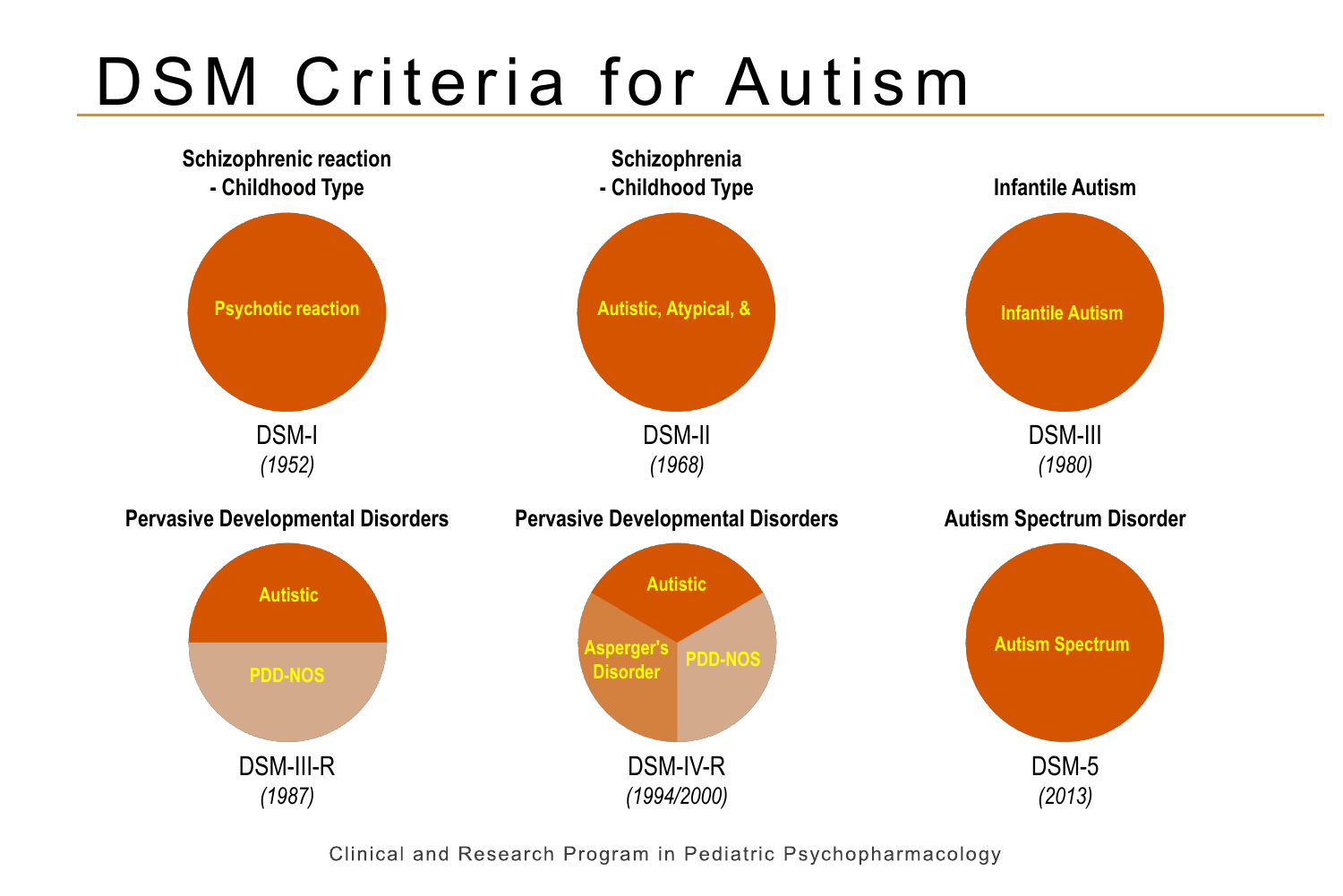#### **III Highly restricted, fixated interests that are abnormal in intensity or focus** - Preoccupation with excessively circumscribed or perseverative interests DSM-5 Diagnostic Criteria for Autism

#### **AUTISM SPECTRUM DISORDER (299.00)**  $\overline{a}$  and  $\overline{b}$  in an indicature to  $\overline{a}$ <u>ndln</u> (299.00*)* smelling

**A Persistent deficits in social interaction and communication**

as manifested by lifetime history of **all three** of the following:

#### **I Deficits in social-emotional reciprocity**

- Inability to initiate or respond to social interactions
- Inability to share affect, emotions, or interests
- Difficulty in initiating or in sustaining a conversation

#### **II Deficits in nonverbal communicative behaviors used for social interaction**

- Abnormal to total lack of understanding and use of eye contact, affect, body language, and gestures
- Poorly integrated verbal and nonverbal communication

#### **III Deficits in developing, maintaining, and understanding relationships**

- Difficulty in adjusting behavior to social contexts
- Difficulty in making friends
- Lack of interest in peers
- **B Restricted, repetitive, and stereotyped patterns of behavior, interests, or activities** as manifested by lifetime history of *at least two* of the following: **\_\_\_\_\_\_\_\_**
- **I Stereotyped or repetitive speech, motor movements, or use of objects**
	- Motor stereotypies or mannerisms (lining up toys)
	- Echolalia, stereotyped, or idiosyncratic speech
- **II Excessive adherence to sameness, routines, or ritualized patterns of verbal or nonverbal behavior**
	- Transitional difficulties
	- Greeting rituals
	- Rigid patterns of thinking

#### **III Highly restricted, fixated interests that are abnormal in intensity or focus**

- Preoccupation with excessively circumscribed or perseverative interests

#### **IV Hyper- or hypo-reactivity to sensory input or unusual interest in sensory aspects of environment**

- Sensory integration issues
- Apparent indifference to pain/temperature
- Excessive smelling, touching, or visual fascination with lights or movements
- **C Symptoms must be present in the early developmental period** Symptoms may not fully manifest until social demands exceed limited capacities, or may be masked by learned strategies in later life.
- **D Symptoms cause clinically significant impairment in functioning**
- **E These disturbances are not better explained by intellectual disability** To make comorbid diagnoses of ASD & ID, social communication should be below that expected for general developmental level.

#### *Specify* **if:**

**With or without accompanying intellectual impairment With or without accompanying language impairment Associated with a known medical or genetic condition or environmental factor Associated with another neurodevelopmental, mental, or behavioral disorder With catatonia**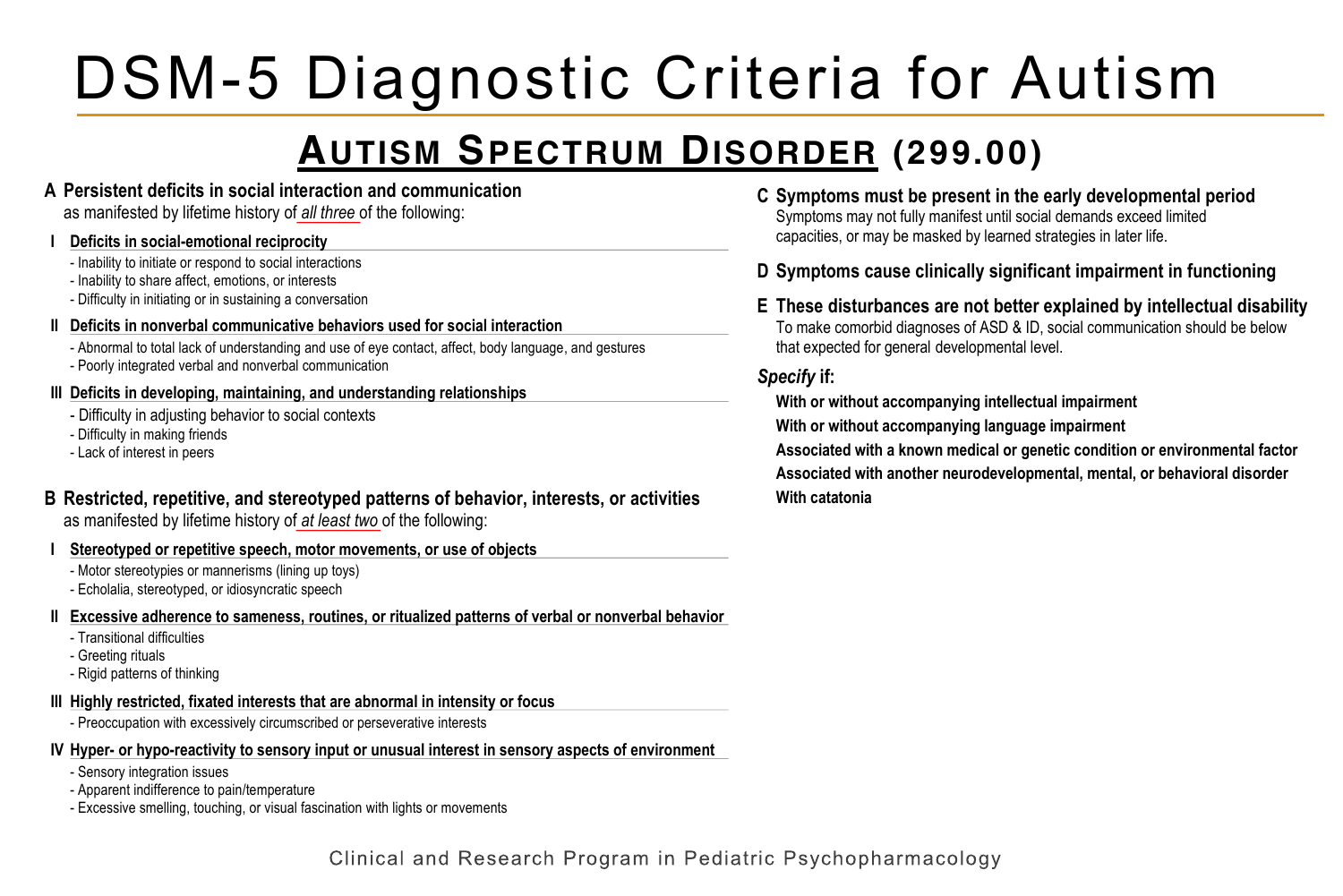## Prevalence of Autism Spectrum Disorder

## Children with ASD



### **Prevalence of ASD has more than DOUBLED between 2002 & 2010 and is increasing at the rate of 10 - 17% / year**

Centers for Disease Control & Prevention (CDC) Surveys: ADDM Network Surveys 2000, 2002, 2004, 2006, 2008, &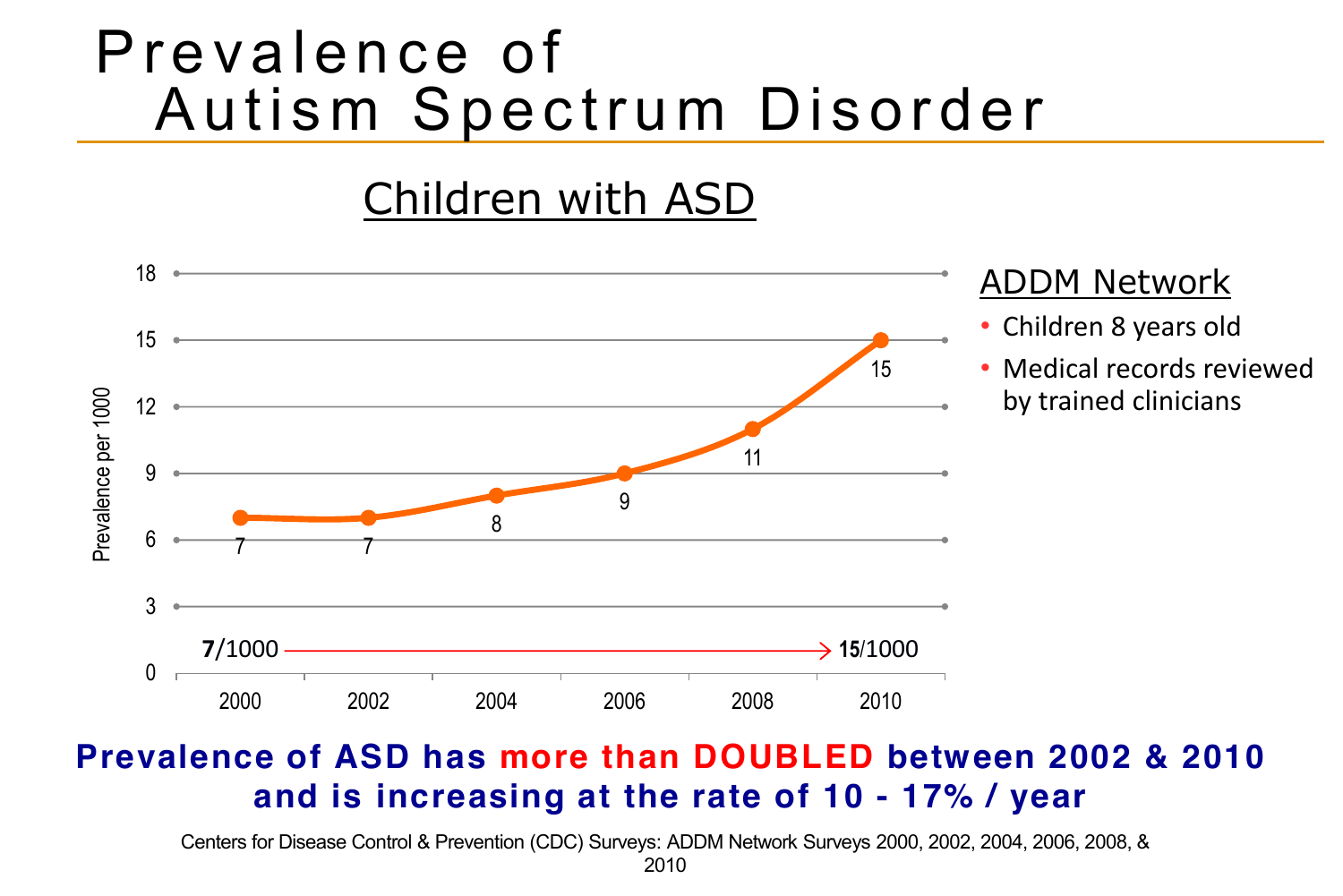## Prevalence of ASD



### **Substantial rise in the prevalence of AUTISM in intellectually capable populations**

Centers for Disease Control & Prevention (CDC) Surveys: ADDM Network Surveys 2000, 2002, 2004, 2006, 2008, &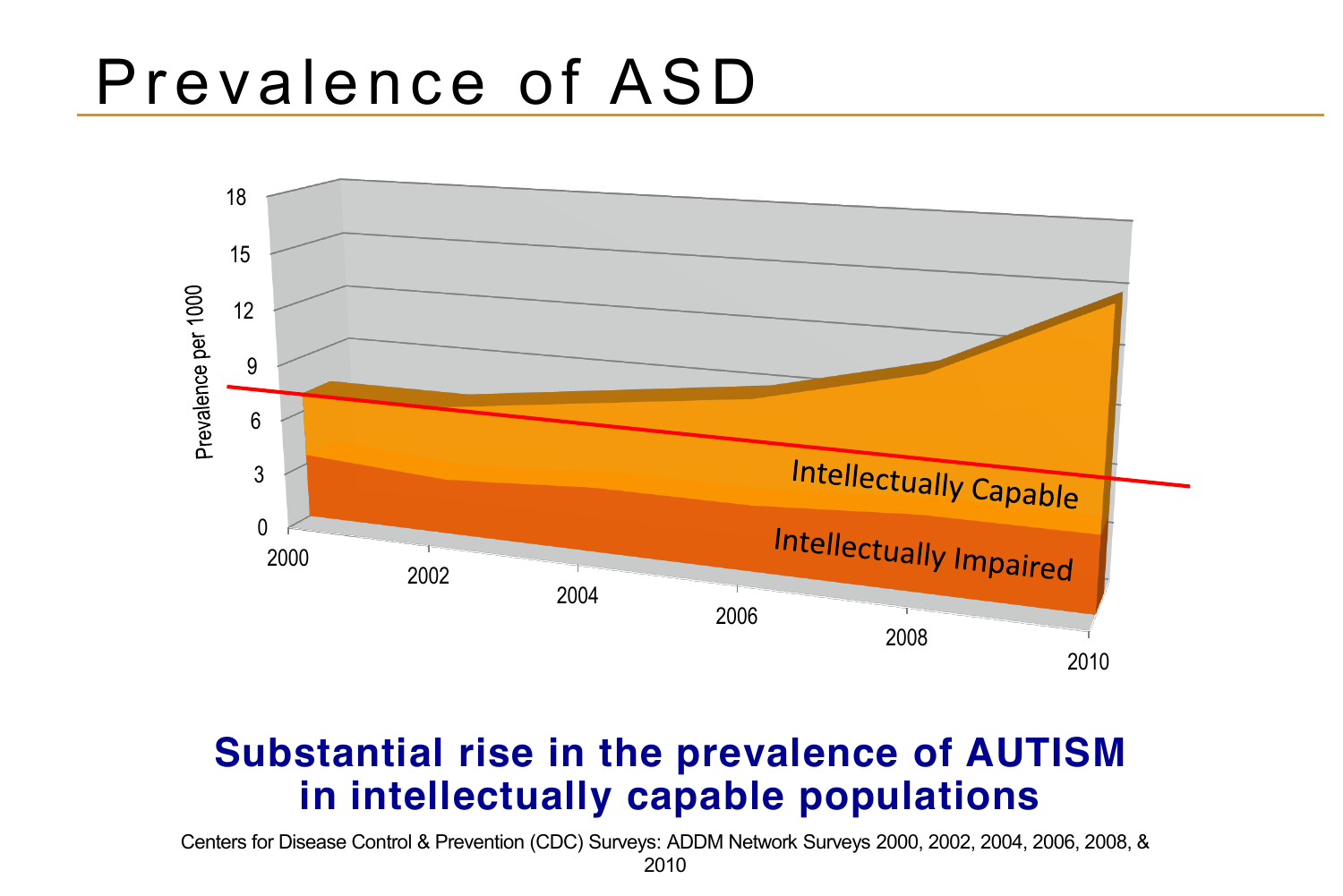# Intelligence Profile in AUTISM



Clinical and Research Program in Pediatric Psychopharmacology